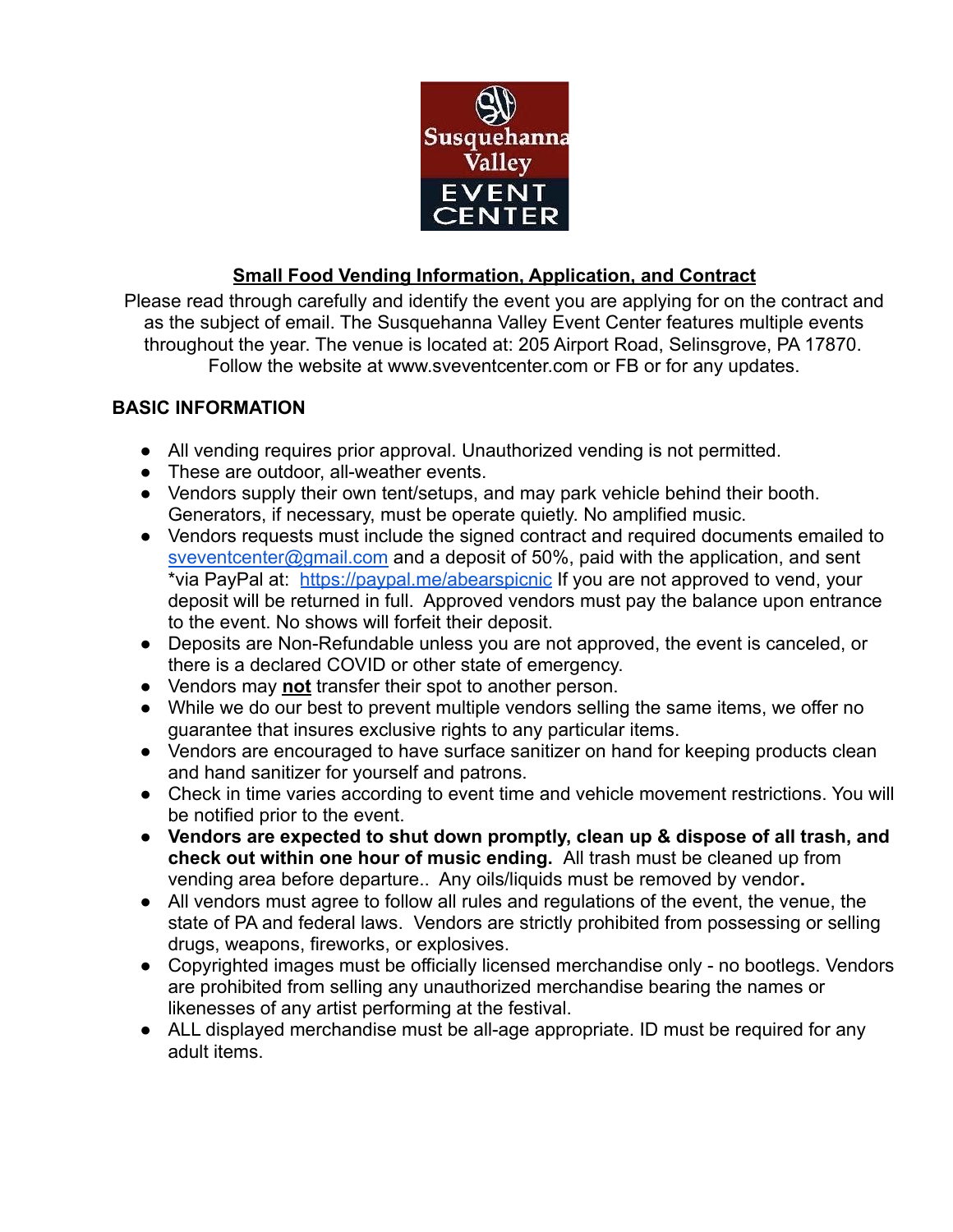# **SMALL FOOD VENDING DETAILS**

Small food vending is comprised of those who sell snacks, baked goods, farmers vegetables, beverages, etc. The prices below include 2 vendor credentials.

- **Preference will be given to local and/or organic vendors.**
- **Absolutely no purified water sales; Spring Water only.**
- **Absolutely NO ALCOHOL SALES PERMITTED.**

 **Monroe Township requires Food Vendors cooking on site to obtain a permit (\$100) directly from them, which is good for one year at any location in Monroe Township. You can reach the municipal office directly at: 570-743-7057.** 

#### **DOCUMENTATION REQUIRED:**

**(a) photo(s) or brief summary of your setup,**

- **(b) website or web presence, if any,**
- **(c) menu and a list of any other products you sell,**
- **(d) references (list of previous festivals where you have vended food).**

**(e) an insurance rider listing Susquehanna Valley Event Center and Central PA**

**Associates, 205 Airport Road, Selinsgrove, PA 17870 as additional insured.**